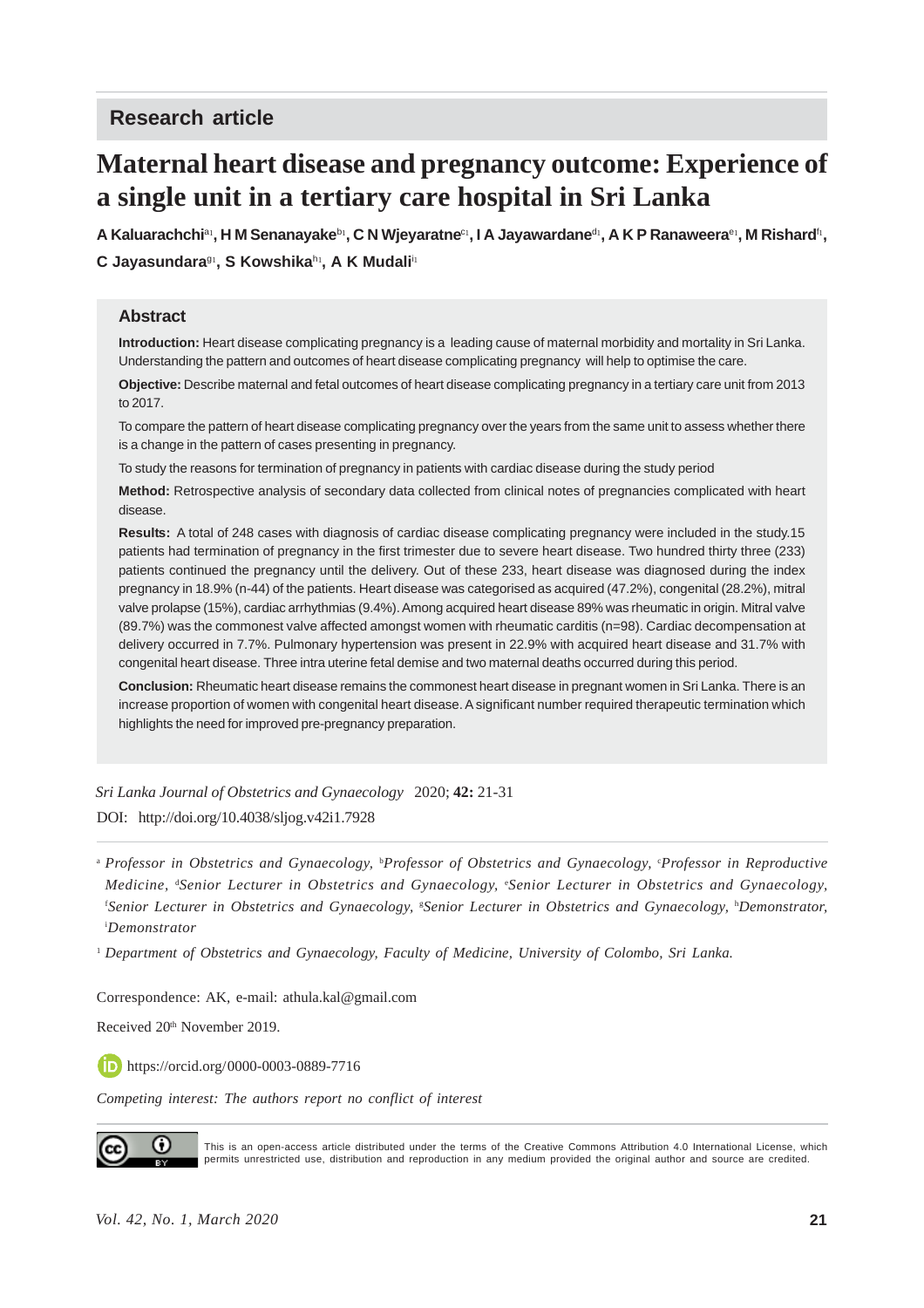# **Introduction**

Heart disease complicating pregnancy remains a leading cause of maternal mortality in Sri Lanka and is associated with high morbidity and mortality risk for the mother and the fetus<sup>1</sup>. In 2014 there were  $2590$ pregnant women with heart disease out of an average of 350,000 births<sup>1</sup>. Heart disease in pregnancy remains a major challenge to health care providers even in developed countries with an escalation of maternalfetal risks. In the United Kingdom (UK), maternal mortality from heart disease in pregnancy has risen from 7.3/million births in 1982-84 to 22.7/million births in 2003-052 . Cardiovascular disease has been the single leading cause of maternal death in the UK since the 2000-02 triennium. From 2015-17 maternal mortality rate from cardiac disease in the UK was 2.10 per 100,000 maternities which is lower, but not significantly so, than the rate for 2012-14 (2.39 per 100,000 maternities)<sup>3</sup>. Cardiac disease therefore remains the commonest indirect cause of maternal death. Undiagnosed cardiac disease, inadequate attention to warning signs and inadequate care has been some of the main contributing factors<sup>3</sup>. This indicates reducing maternal deaths due to heart disease is a global challenge.

During pregnancy, cardiovascular system undergoes progressive, significant haemodynamic changes. These include an increase of 50% in plasma volume and reduction in peripheral vascular resistance. The cardiac output increase by 30-40% during antenatal period and increase further up to 80% during the expulsive stage in labour. This is achieved initially by increasing the stroke volume and then from 28 weeks onwards by increasing the heart rate<sup>4</sup>. This ultimately increases the work load on the heart which adds to the burden of pre-existing heart disease.

Sri Lanka, as a lower middle-income country in South Asia has overcome many challenges in maternal survival over the past five decades despite many resource limitations. Nevertheless, pregnancy complicated by heart disease has remained a major management challenge to health care providers from pre conception to postpartum. The university obstetric unit of the De Soysa Hospital for Women, Colombo has served as a referral unit in Sri Lanka for severe maternal heart disease over the past decades. In order to optimize care and prevent maternal morbidity and mortality it is important to evaluate the current case-mix and adverse outcomes of patients with heart disease complicating pregnancy.

# **Objectives**

To describe maternal and fetal outcomes of heart disease complicating pregnancy in a single tertiary care reference unit in Colombo from 2013 to 2017.

To compare the pattern of heart disease over the years from the same unit to assess whether there is a change in the pattern of cases presenting in pregnancy.

To study the reasons for termination of Pregnancy in patients with cardiac disease during the study period.

## **Method**

Data was collected retrospectively from all women with a diagnosis of maternal cardiac disease admitted to Professorial Unit of De Soysa Hospital for Women from 2013 to 2017. Two hundred and fourty eight (248) patient's were studied. During this period there were 26056 deliveries in the unit giving an incidence of cardiac disease complicating pregnancy as 0.95%.

Data was extracted retrospectively from clinical notes of patients using a pre-tested standardized data sheet. The data extraction sheet comprised of sections which included demographic details, index pregnancy details, details of maternal heart disease, maternal, fetal and obstetric outcome. Comorbidities were also extracted from the clinical records.

Details of the maternal heart disease was recorded according to the previous echocardiogram findings in patients who had cardiac surgery prior to pregnancy and in others based on the findings of the most recent echocardiogram carried out.

Data was analysed using SPSS statistics software version 21 and described using descriptive statistics. Approval for the study was obtained from the Ethics Review Committee of Faculty of Medicine, University of Colombo (ERC number EC-17-063).

### **Results**

Out of 26056 women delivered, 248 pregnancies were categorized as having 'maternal cardiac disease'. 15 patients who had therapeutic terminations are described separately. Remaining 233 patients continued their pregnancy until delivery. Characteristics of the study population who continued the pregnancy till delivery (n=233) are depicted in Table 1.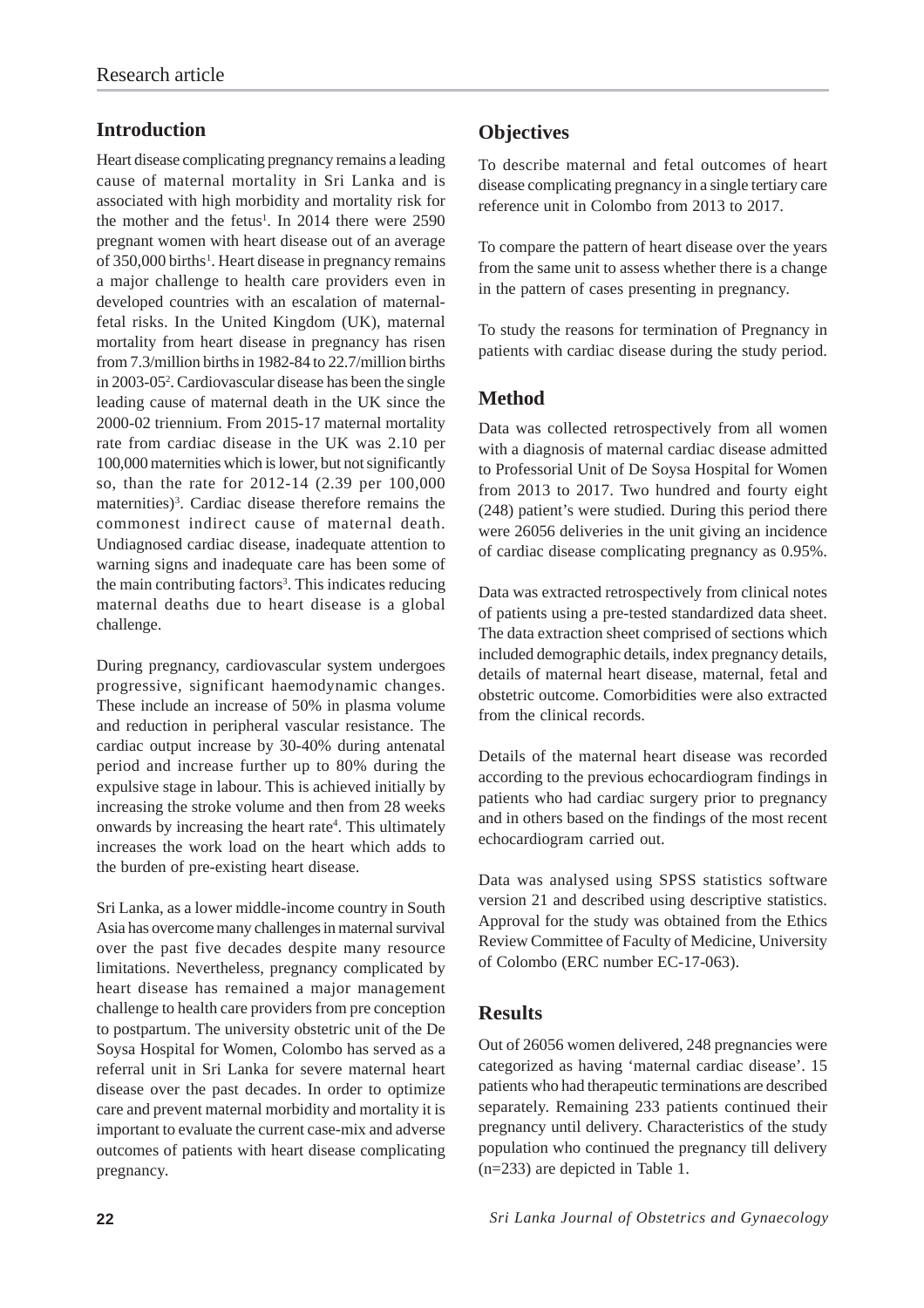|             |                       | Number (n)     | Percentage |
|-------------|-----------------------|----------------|------------|
| Age         | less than 20          | 12             | 5.1        |
|             | $20 - 24$             | 38             | 16.3       |
|             | $25 - 29$             | 65             | 27.8       |
|             | $30 - 35$             | 82             | 35.1       |
|             | more than 35          | 36             | 15.4       |
| Ethnicity   | Sinhala               | 155            | 66.5       |
|             | Tamil                 | 40             | 17.1       |
|             | Muslim                | 35             | 15.0       |
|             | Others                | $\overline{3}$ | 1.2        |
| Parity      | Primiparous           | 117            | 50.2       |
|             | Multiparous           | 116            | 49.8       |
| Comorbidity | Hypertension          | 10             | 4.3        |
|             | Diabetes in pregnancy | 30             | 12.9       |
|             | Anaemia               | 45             | 19.3       |
|             | Epilepsy              | $\overline{4}$ | 1.7        |
|             | Autoimmune disease    | $\overline{2}$ | 0.9        |
|             | Bronchial asthma      | 26             | 11.2       |
|             | Thyroid disease       | 12             | 5.2        |

**Table 1. Characteristics of the study population who continued the pregnancy (n= 233)**

#### **Cardiac lesion**

The principal cardiac lesions were categorised as acquired and congenital, mitral valve prolapse and cardiac arrythmias as depicted in Table 2.

|                                              | Table 2. Classification of cardiac lesions of |  |  |
|----------------------------------------------|-----------------------------------------------|--|--|
| patients who continued the pregnancy (n-233) |                                               |  |  |

| Category              | N <sub>0</sub> | <b>Percentage</b> |
|-----------------------|----------------|-------------------|
| Acquired              | 110            | 47.2%             |
| Congenital            | 66             | 28.3%             |
| Mitral valve prolapse | 35             | 15.0%             |
| Arrhythmia            | 22             | 9.4%              |
| Total                 | 233            | 100%              |

*Vol. 42, No. 1, March 2020* **23**

The acquired category consisted of patients with rheumatic heart disease, representing the majority (n=98, 89.09%). While 7.27% (n=8) had cardiomyopathy and 3.63% (n=4) had ischaemic heart disease.

Mitral valve (89.7%, n=88) was the commonest valve involved in rheumatic heart disease. Table 3 compares the pattern of cardiac lesions reported in the same unit in the past.

There were 66 (28.3%) patients with congenital cardiac lesions. The different types of congenital heart lesions seen in the study population are represented in Table 4. Twenty four (37.8%) had undergone corrective surgery prior to the index pregnancy.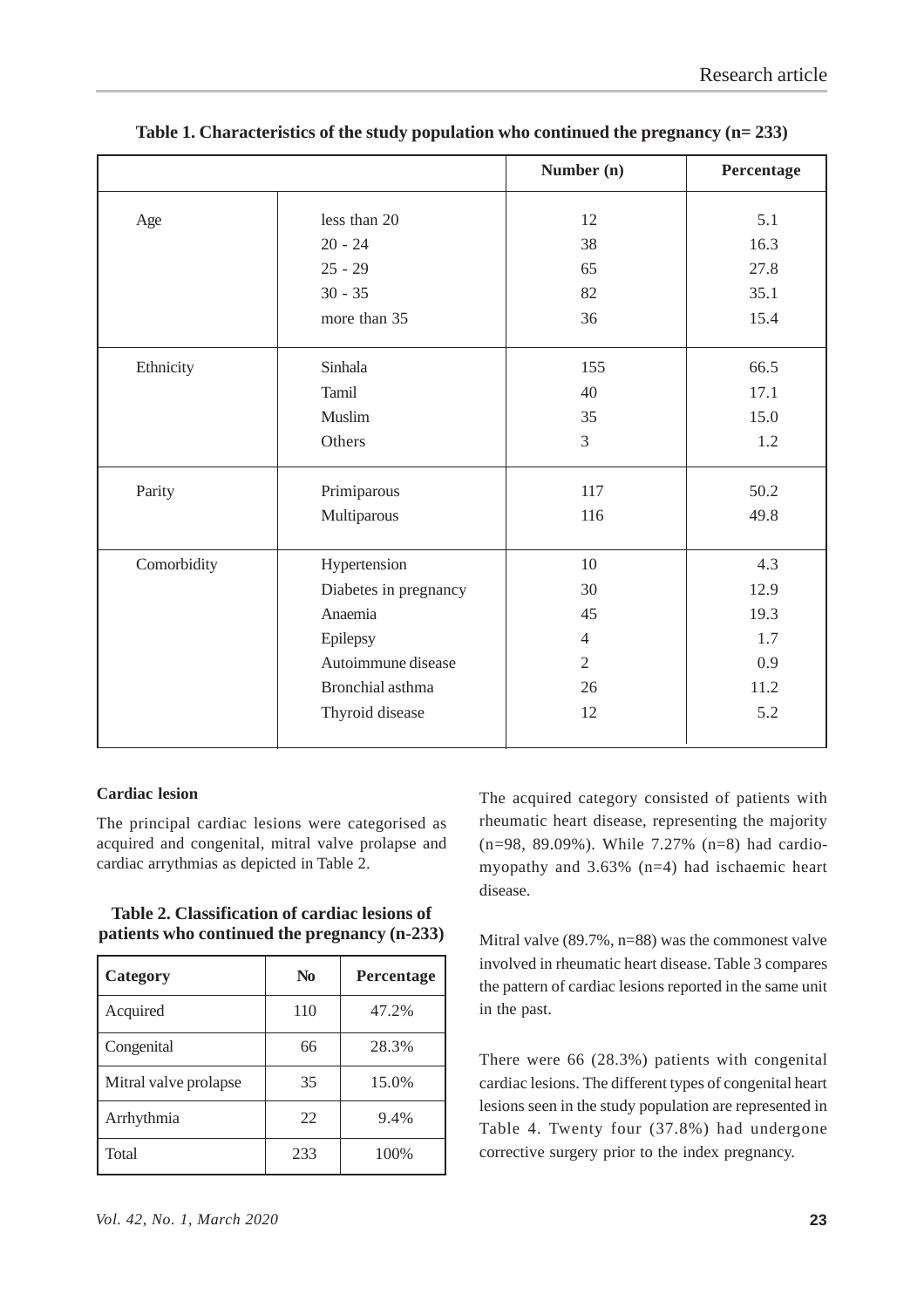|                                                                                          | <b>University of Colombo</b><br><b>Obstetrics and</b><br><b>Gynaecology Unit</b><br>1974-775 | <b>University of Colombo</b><br><b>Obstetrics and</b><br><b>Gynaecology Unit</b><br>1989-92 <sup>2</sup> | <b>University of Colombo</b><br><b>Obstetrics and</b><br><b>Gynaecology Unit</b><br>2013-17 |
|------------------------------------------------------------------------------------------|----------------------------------------------------------------------------------------------|----------------------------------------------------------------------------------------------------------|---------------------------------------------------------------------------------------------|
| Mitral stenosis and<br>mitral regurgitation                                              | 5(13%)                                                                                       | 18 (16%)                                                                                                 | 27 (27.6%)                                                                                  |
| Mitral stenosis                                                                          | 25 (64%)                                                                                     | 71 (61%)                                                                                                 | $2(2.0\%)$                                                                                  |
| Mitral stenosis and<br>aortic regurgitation                                              |                                                                                              | 3(3%)                                                                                                    | $2(2.0\%)$                                                                                  |
| Mitral stenosis and<br>aortic stenosis                                                   |                                                                                              | 5(4%)                                                                                                    |                                                                                             |
| Mitral stenosis, mitral<br>regurgitation and<br>aortic regurgitation                     | 5(13%)                                                                                       | 3(3%)                                                                                                    | $9(9.2\%)$                                                                                  |
| Mitral regurgitation                                                                     | $4(10\%)$                                                                                    | 11 (9%)                                                                                                  | 21 (21.4%)                                                                                  |
| Mitral regurgitation and<br>aortic regurgitation                                         |                                                                                              | $1(1\%)$                                                                                                 | $7(7.1\%)$                                                                                  |
| Aortic regurgitation                                                                     |                                                                                              | $1(1\%)$                                                                                                 | $3(3.1\%)$                                                                                  |
| Aortic stenosis                                                                          |                                                                                              | 3(3%)                                                                                                    |                                                                                             |
| Tricuspid regurgitation                                                                  |                                                                                              |                                                                                                          | $2(2.0\%)$                                                                                  |
| Mitral stenosis, mitral<br>regurgitation,<br>aortic stenosis and<br>aortic regurgitation |                                                                                              |                                                                                                          | $4(4.1\%)$                                                                                  |
| Aortic stenosis and<br>aortic regurgitation                                              |                                                                                              |                                                                                                          |                                                                                             |
| Mitral regurgitation<br>tricuspid regurgitation                                          |                                                                                              |                                                                                                          | $4(4.1\%)$                                                                                  |
| Mitral regurgitation with<br>mitral valve prolapse                                       |                                                                                              |                                                                                                          | $10(10.2\%)$                                                                                |
| Mitral regurgitation<br>aortic stenosis and<br>aortic regurgitation                      |                                                                                              |                                                                                                          | 2(2%)                                                                                       |
| Unclassified<br>(Only mentioned as<br>rheumatic heart disease)                           |                                                                                              |                                                                                                          | $5(5.1\%)$                                                                                  |
| Total number of rheumatic<br>heart disease patients                                      | 39                                                                                           | 116                                                                                                      | 98                                                                                          |

## **Table 3. Valvular lesions in patients with rheumatic heart disease who continued the pregnancy**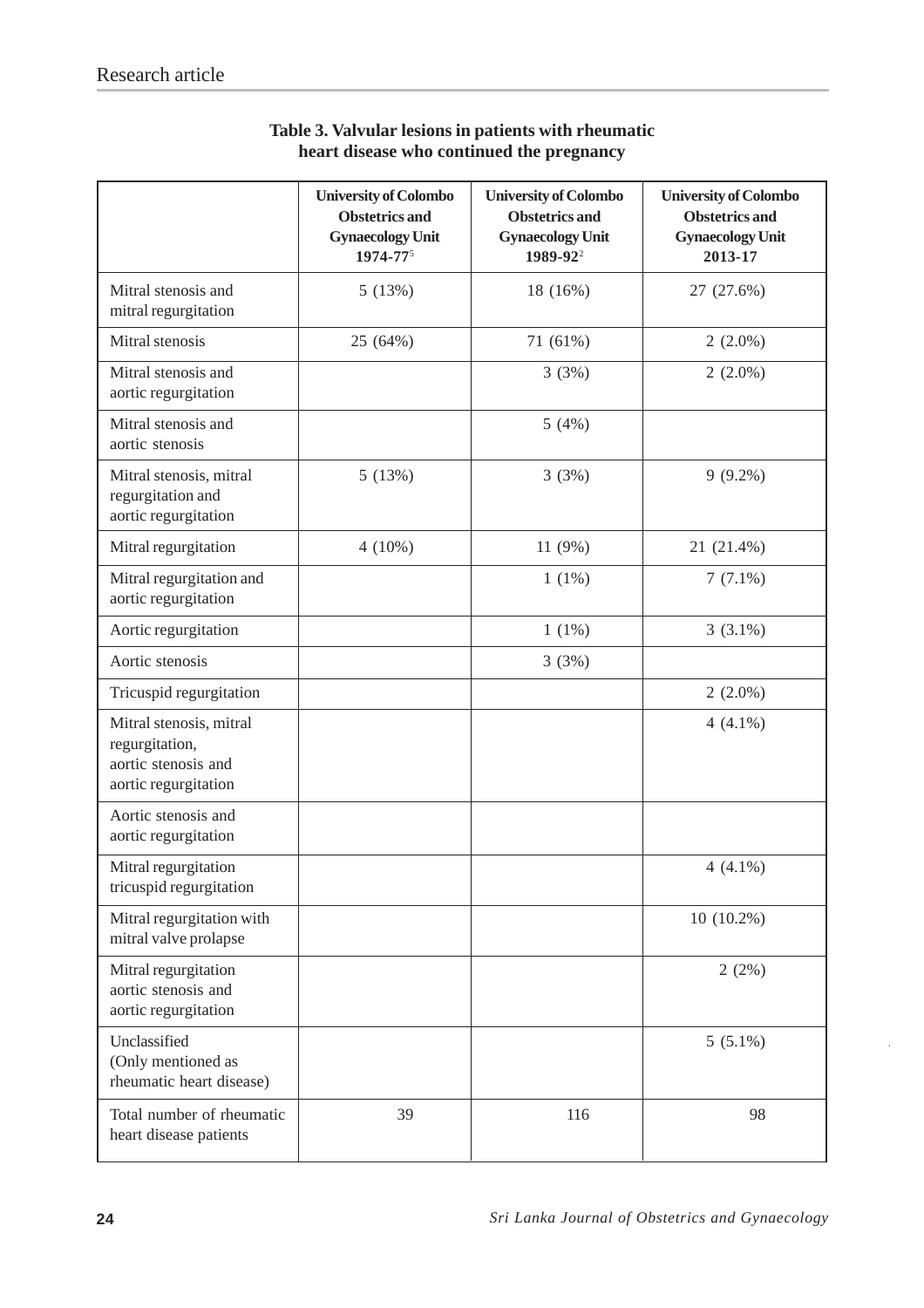| Type of congenital heart disease           | $\mathbf n$  | <b>Surgically corrected</b> |
|--------------------------------------------|--------------|-----------------------------|
| Atrial septal defect (ASD)                 | 38           | 18                          |
| Ventricular septal defect (VSD)            | 11           | 3                           |
| ASD (Sinus venosus type)                   | $\mathbf{1}$ |                             |
| ASD, Trans pulmonary gradient              | 1            | 1                           |
| ASD, VSD                                   | $\mathbf{1}$ | $\mathbf{1}$                |
| Bicuspid aortic valve                      | 6            |                             |
| Double outlet single ventricle             | $\mathbf{1}$ |                             |
| Ostium primum ASD                          | $\mathbf{1}$ |                             |
| Partial AV canal defect, ostium primum ASD | 1            |                             |
| Patent ductus arteriosus (PDA), VSD        | $\mathbf{1}$ |                             |
| Pink tetralogy of fallot                   | $\mathbf{1}$ |                             |
| Situs inversus                             | 1            |                             |
| Tetralogy of fallot (TOF)                  | $\mathbf{1}$ |                             |
| TOF, VSD                                   | $\mathbf{1}$ | $\mathbf{1}$                |
|                                            |              |                             |

### **Table 4. Congenital heart disease in pregnancy who continued the pregnancy (N=66)**

#### **Cardiac arrhythmias**

There were twenty two patients (9.4%) patients who were diagnosed as having cardiac arrhythmias. Eighteen patients out of twenty two had supraventricular tachycardia (SVT) while two patients had permanent pacemaker inserted for sick sinus syndrome and two patients had temporary pace maker inserted due to complete heart block. Five out of eighteen patients with SVT had correction of cardiac arrhythmia by ablation techniques prior to pregnancy and one patient underwent ablation during the pregnancy. Other patients were managed with oral medications.

#### **Management**

After multidisciplinary team input, patients considered to be very high risk were offered therapeutic termination of pregnancy (TOP). Fifteen patients with severe heart disease (Table 5) accepted and underwent TOP. All these terminations were done in the first trimester. These patients were analysed separately since they did not continue the pregnancy. Details of heart disease in patients who underwent TOP are described in Table 5, fourteen patients (93.3%) had permanent sterilization prior to discharge from the ward.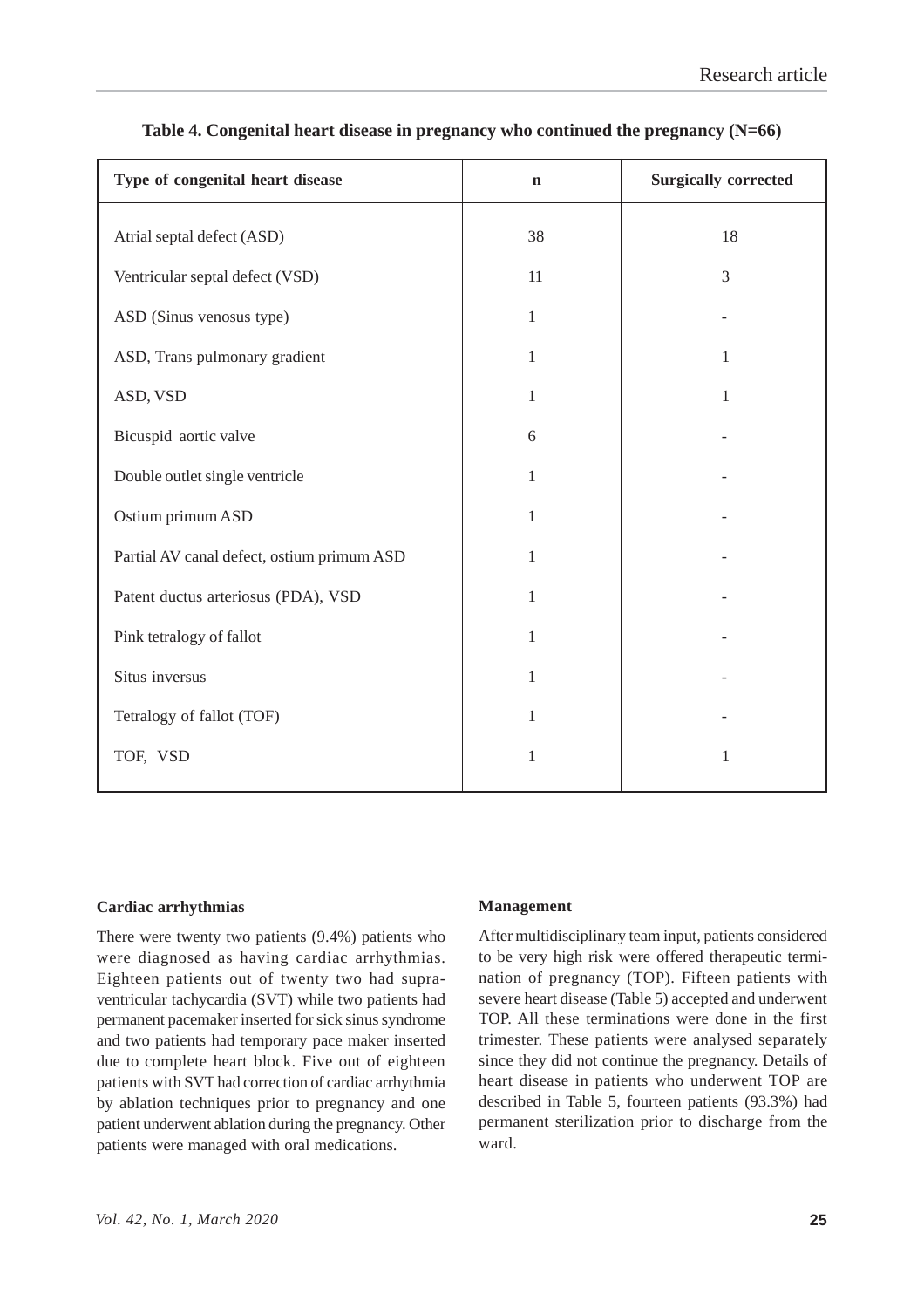| Case           | <b>Heart disease</b>                                                                              | <b>Associated conditions</b>                                                                       |
|----------------|---------------------------------------------------------------------------------------------------|----------------------------------------------------------------------------------------------------|
| 1              | Large ostium secundum atrial septal defect                                                        | severe PHT                                                                                         |
| $\overline{2}$ | Large ostium secundum atrial septal defect<br>and bidirectional shunt                             | <b>Severe PHT</b>                                                                                  |
| 3              | Ostium secundum atrial sepal defect with<br>left-right shunt and grade II tricuspid regurgitation | <b>Severe PHT</b>                                                                                  |
| $\overline{4}$ | Large ventricular sepal defect                                                                    | <b>Severe PHT</b>                                                                                  |
| 5              | Tetralogy of Fallot, pulmonary atresia and severe<br>ventricular sepal defect                     | Severe PHT                                                                                         |
| 6              | Ventricular septal defect and Eisenmenger syndrome                                                | <b>Severe PHT</b>                                                                                  |
| $\tau$         | Tight mitral stenosis                                                                             | Mitral valve replacement performed<br>and has severe left ventricular<br>dysfunction               |
| 8              | Moderate mitral stenosis, mild mitral regurgitation                                               | <b>Awaiting PTMC</b>                                                                               |
| 9              | Grade II-III Mitral regurgitation                                                                 | Diagnosed patient with systemic lupus<br>erythematous having lupus nephritis<br>and cerebral lupus |
| 10             | Moderate – tight aortic stenosis                                                                  | Has undergone atrial valve replacement                                                             |
| 11             | Aortic re stenosis                                                                                | History of cardiac surgery                                                                         |
| 12             | Supravalvular aortic stenosis                                                                     |                                                                                                    |
| 13             | Grade III Aortic regurgitation, calcified mitral valve<br>(normal MV function)                    | Mitral valve replacement done. Awaiting<br>aortic valve replacement                                |
| 14             | Ischaemic heart disease                                                                           | Diabetes mellitus and hypertension                                                                 |
| 15             | Dilated cardiomyopathy and<br>Grade I mitral regurgitation                                        |                                                                                                    |

|  |  |  | Table 5. Type of heart disease in mothers who underwent therapeutic termination |  |  |
|--|--|--|---------------------------------------------------------------------------------|--|--|
|  |  |  |                                                                                 |  |  |

Two hundred and thirty three patients (233) continued pregnancy until delivery. In 44 (18.9%) patients, heart disease was diagnosed during the index pregnancy. Out of the patients with rheumatic heart disease (n-98), thirty (30.6%) patients had received surgical treatment (PTMC, valvular repair or valve replacements) and 39 (39.8%) received medical treatment prior to pregnancy.

Ninety six (41.2%) patients received Intensive Care Unit (ICU) care during their hospital stay. The commonest complication seen during the hospital stay was cardiac decompensation, which was seen in 13 (5.5%). Other complications observed were acute pulmonary oedema in 6 patients and thrombo-embolism in one.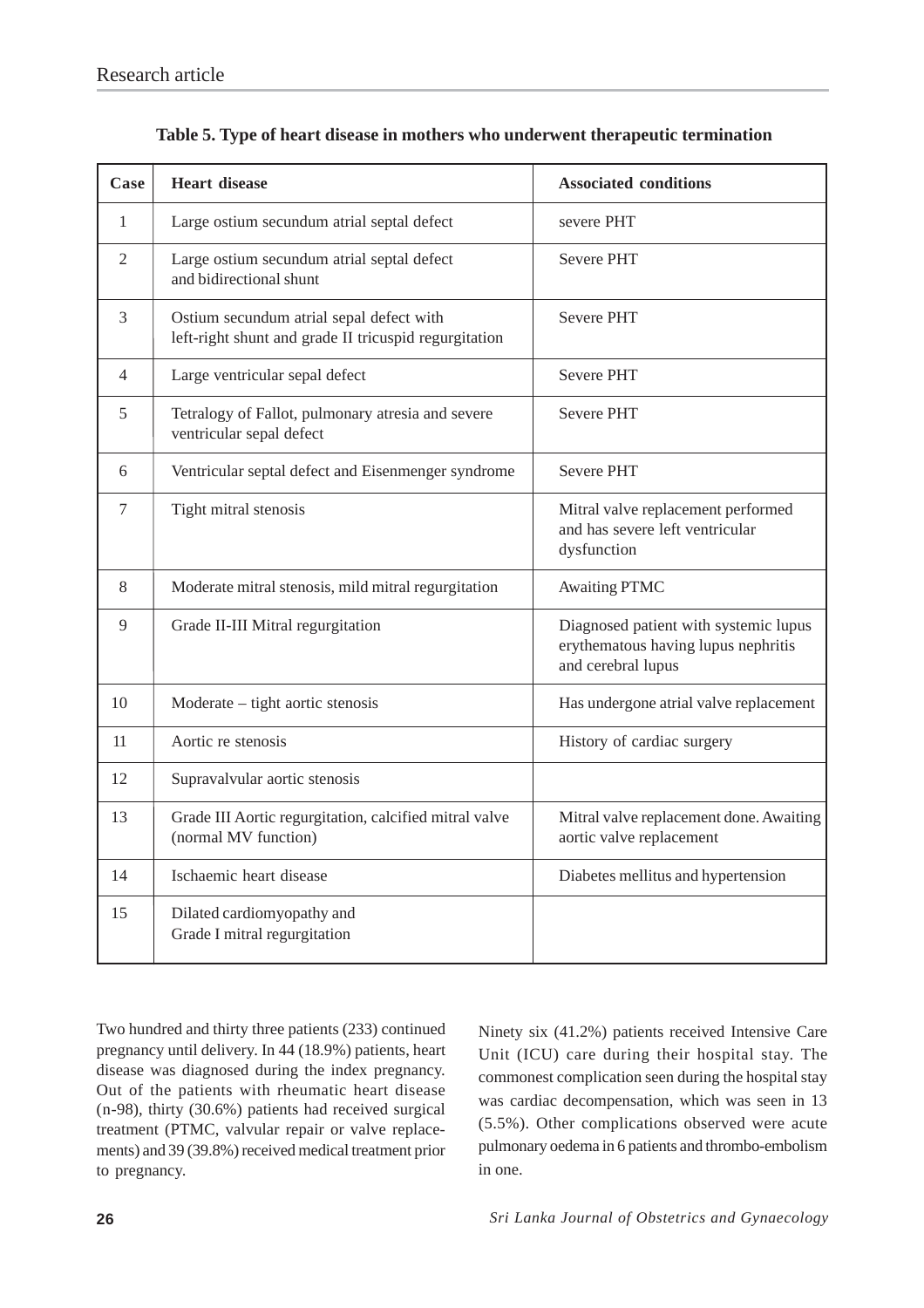Anticoagulation treatment either prophylactically or for therapeutic purposes was received by 74 (31.7%) patients.

NYHA (New York Heart Association classification) class 3 or 4 at delivery was seen in 7.7% (n-18) of patients. Twelve patients with acquired heart disease underwent Percutaneous Trans venous Mitral Commissurotomy (PTMC) during index pregnancy.

### **Maternal outcome**

There were two maternal deaths during the study period. One death was reported from a primigravida who had double outlet single ventricle with moderate to severe pulmonary hypertension. She delivered a live baby at 30 weeks and 2 days of gestation by elective caesarean section. She developed MRSA (Methicillin Resistant Staphylococcus Aureus) and ESBL (Extended Spectrum Beta Lactamase) positive lower respiratory tract infection and heart failure while in the ICU. She succumbed on day 6 post-partum despite optimal treatment. This patient died mainly due to worsening cardiac condition with the infection.

The second death was reported from the primi gravid mother whose antenatal period was complicated with gestational hypertension, bronchial asthma, perimembranous VSD and severe pulmonary hypertension. She delivered a live baby at 33 weeks and 4 days by elective caesarean section. She developed post-partum heart failure and died on day 3 in the ICU.

Both patients presented to our unit in the second trimester and it was decided to continue the pregnancy since the second trimester termination is likely to have high mortality and morbidity.

Pulmonary hypertension (PHT) was present in 22.9% of women with acquired heart disease and 31.7% of women with congenital heart disease. Severe PHT was present in 4 women. Pulmonary hypertension was detected in 7 out of the 15 women with heart disease who underwent medical termination of the index pregnancy during the study period.

Percutaneous Transvenous Mitral Commissurotomy (PTMC) was performed during pregnancy in 12 patients and two had insertion of temporary pacemaker. Double valve replacement was performed at 28 weeks of gestation on a mother who had grade IV mitral stenosis, aortic stenosis and grade I aortic regurgitation.

### **Delivery**

Vaginal delivery was observed in 131 (56.2%) patients while 102 (43.8%) underwent caesarean section. Among the patients who underwent caesarean section, combined spinal and epidural anaesthesia, spinal anaesthesia, epidural anaesthesia and general anaesthesia were given to 32%, 31%, 18% and 19% respectively. Twenty (15.26%) of patients who had vaginal delivery, delivered in the ICU setting. The rest delivered in the labour ward in the high dependency unit.

The postpartum period was complicated with haemorrhage in 10 patients and 5 patients developed heart failure.

#### **Fetal outcome**

Three intrauterine fetal demises were documented during the study period. 58 (24.8%) babies had a birth weight less than 2.5kg in the study population. Only one baby required NICU admission and seven babies' required SCBU admission while 14 babies were resuscitated at birth due to low Apgar score. Fetal outcome is described in Table 6. Twenty three babies were delivered before 37 completed weeks.

There were 9 babies with murmurs out of which two were confirmed as having Atrial Septal Defect (ASD) and one as having ASD and Patent Ductus Arteriosus (PDA). All 3 babies who were detected to have congenital heart disease were born to mothers with acquired heart disease. Others had normal echocardiography. Two babies also had non cardiac congenital defects (spinal dermal cleft sinus).

### **Contraception**

Advice on contraception was provided to all patients. However only 129 (55.4%) patients decided on a contraceptive method prior to discharge. Out of the patients who decided on a contraceptive method forty four (34.1%) patients consented for permanent female sterilisation. Sub-dermal implants were inserted to 69 (53.5%) of patients. Intrauterine device was accepted by 12 (9.3%). Four patients had it inserted during the post-partum period within first 48 hours and other 8 wished to have it inserted after 6 weeks. Other four patients decided to use the barrier method and depomedroxy progesterone acetate injections. One hundred and four (44.6%) patients were referred to the local clinic to initiate a family planning method since the patients were undecided at the time of discharge.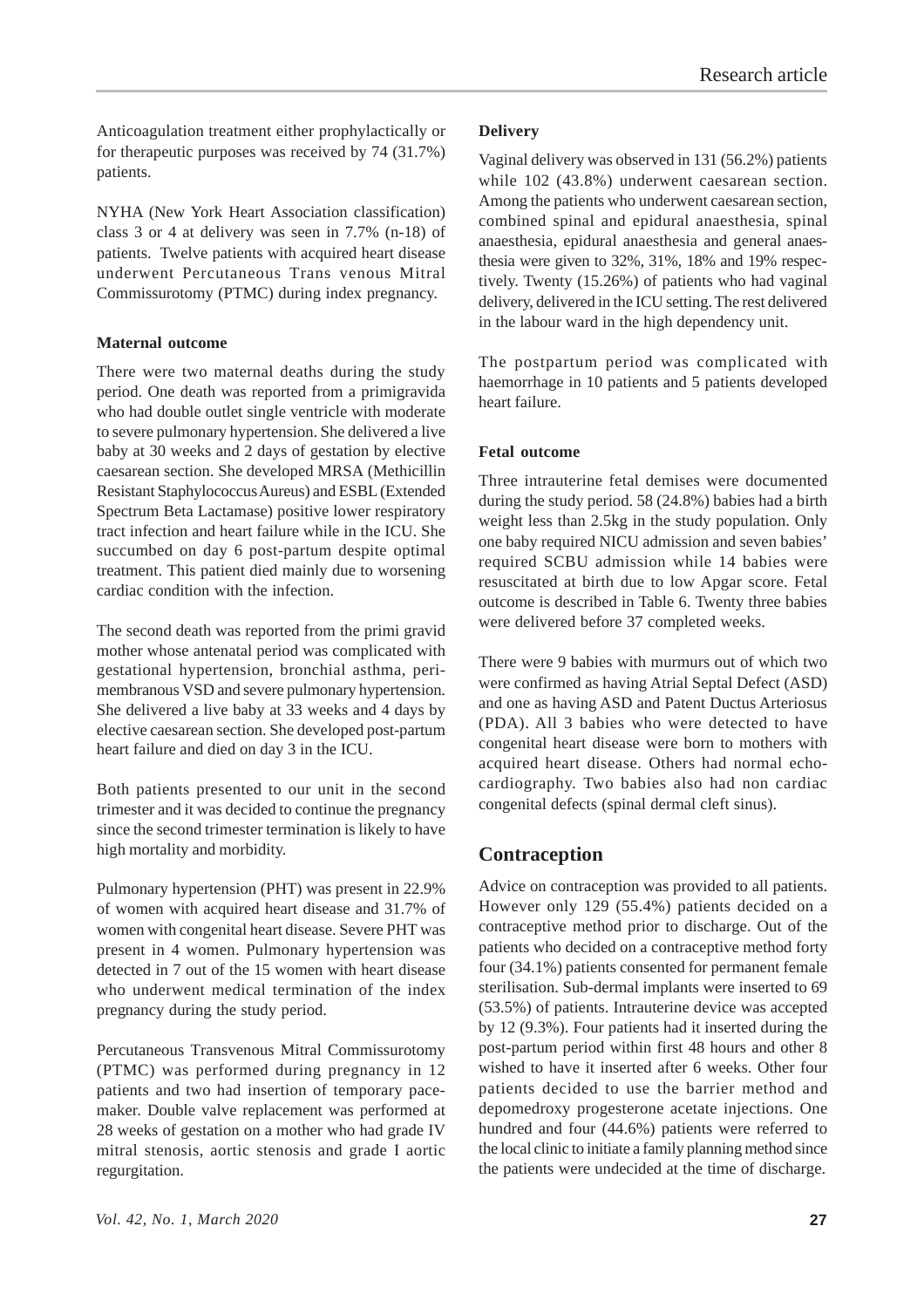|                                          | <b>Number</b>  | Percentage |  |
|------------------------------------------|----------------|------------|--|
| Maturity at Birth                        |                |            |  |
| Extreme preterm $(< 28$ weeks)           | 1              | 0.4        |  |
| Very preterm (28 - 32 weeks)             | 3              | 1.2        |  |
| Moderate to late preterm (32 - 37 weeks) | 19             | 8.1        |  |
| Term                                     | 207            | 88.8       |  |
| Post term                                | $\overline{3}$ | 1.2        |  |
| Complications at birth                   |                |            |  |
| Respiratory distress syndrome            | $\overline{2}$ | 0.8        |  |
| Intrauterine death                       | 3              | 1.2        |  |
| Birth defects                            | 5              | 2.1        |  |
| Birth weight                             |                |            |  |
| $< 2.5$ kg                               | 58             | 24.8       |  |
| $2.5 - 3.5$ kg                           | 162            | 69.5       |  |
| $>3.5$ kg                                | 13             | 5.5        |  |

### **Table 6. Fetal outcome (n=233)**

# **Discussion**

The incidence of heart disease complicating pregnancy in the present series was 0.95% compared to 1.46% in the same unit from 1989-1992<sup>6</sup>.

Rheumatic heart disease remains the commonest type of acquired cardiac disease complicating pregnancy according to the current as well as the previous studies conducted in Sri Lanka<sup>5,6</sup>. In the present study  $42.06\%$ (n=98) of patients had rheumatic heart disease compared to 70% in the same unit during the period 1989-926 . Although incidence of rheumatic heart disease has declined possibly with advancing socioeconomic conditions, the present series shows that in Sri Lanka rheumatic heart disease still remains a significant problem. Mitral stenosis is the commonest valvular lesion in this category in similar studies conducted in Sri Lanka<sup>5,6</sup>. This is in keeping with the pathological involvement of cardiac valves in acute rheumatic fever<sup>7</sup>. In the study conducted from 1989-1992 pure mitral stenosis accounted for 61% of

rheumatic valvular lesions where as in the present study the commonest was combined mitral stenosis and mitral regurgitation (27.6%). Mitral valve involvement in rheumatic fever leads to development of complications such as pulmonary hypertension and acute pulmonary oedema7 . A study of all maternal deaths caused by heart disease in 2004 in Sri Lanka show that rheumatic mitral valve disease was the most common cause of maternal death due to heart disease<sup>8</sup>.

In the global context, congenital heart disease is the commonest heart disease to complicate pregnancy. In Sri Lanka over the past decades advancement of therapies especially surgeries for patient with congenital cardiac disease has given many children the chance to survive to their reproductive age. A research on outcome of heart disease in pregnancy conducted in 28 countries by European Society of Cardiology showed that most patients had congenital heart disease (66%) followed by valvular heart disease (25%), cardiomyopathy (7%), and ischaemic heart disease in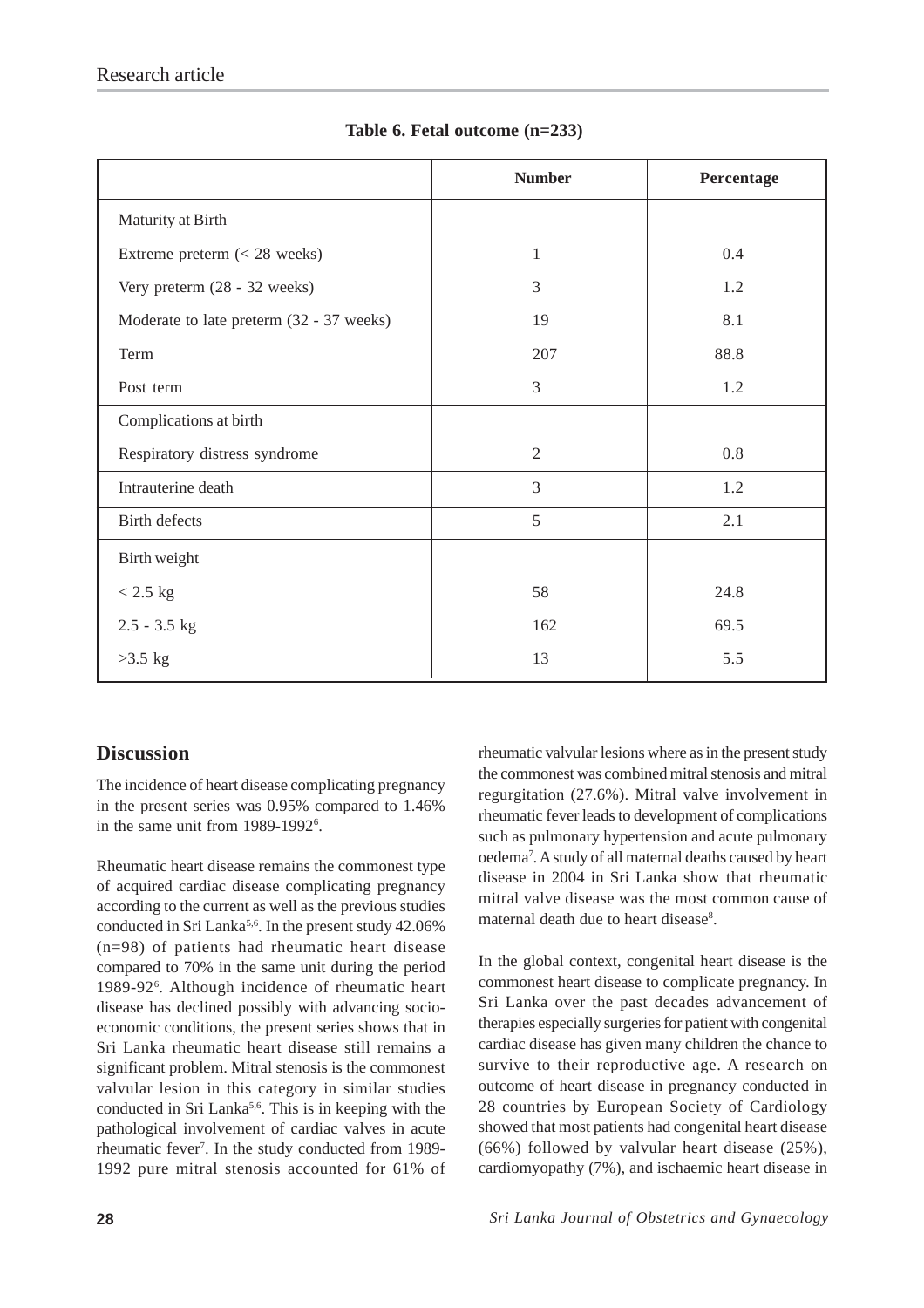2%9 . Studies conducted in recent years in Sri Lanka and in the current study, it is shown that Atrial Septal Defect (ASD) is the commonest congenital heart defect among pregnant women<sup>6</sup>. However, in the current study ASD was not corrected in 20 (52.6%) and 13 (65%) of these patients were detected to have pulmonary hypertension during the index pregnancy. It is important to note that similar situation was seen in the previous study where 46.7% of patients did not have corrective surgery for ASD<sup>6</sup>. These patients would have benefited from surgical correction as uncorrected ASD can lead to pulmonary hypertension (PHT) which will lead to poor maternal and fetal outcome. It is important that all medical officers including the primary care physician encourages women to undergo corrective surgery to avoid development of these complications.

In the current study 22.2% (n-26) of primiparous and 15.5% (n-18) of multiparous women with cardiac disease was diagnosed during the index pregnancy. Even with a well-established antenatal services in Sri Lanka, the diagnosis of heart disease in  $15.5\%$  (n=18) of women were missed in previous pregnancies despite their contact with the health care system. Therefore screening for heart disease during the school health screening programmes and antenatal period should be emphasized among health care providers and especially among the primary care physicians.

During the study period 15 women underwent medical termination of pregnancy due to severe maternal heart disease. Most of these pregnancies were unplanned and in multiparous women. This emphasises the need for pre pregnancy advice on a reliable contraceptive method if pregnancy is contraindicated.

Pulmonary Hypertension (PHT) is considered as a contraindication to pregnancy<sup>10</sup>. Despite availability of advance therapeutic modalities, it still carries a high risk for increase morbidity and mortality<sup>11</sup>. Our study also showed that the presence of PHT is a significant factor in affecting pregnancy outcome as both maternal deaths and one out of the three fetal deaths were seen in the group with PHT. PHT was present in 22.9% of women with acquired heart disease and 31.7% of women with congenital heart disease. Pulmonary hypertension was detected in 7 out of the 15 women with heart disease who underwent medical termination of the index pregnancy during the study period.

Therefore it is evident that PHT in pregnancy is still a common occurrence resulting in maternal morbidity and mortality. This confirms the need of individualised pre pregnancy counselling and suitable family planning for patients with heart disease in the reproductive age group. In addition pregnant women with heart disease should be referred to a tertiary care centre for comprehensive evaluation of the disease status to decide on continuing the pregnancy and formulating a personalised management plan.

Surgical interventions done during pregnancy in our study included, Percutaneous Transvenous Mitral Commissurotomy (PTMC), insertion of temporary pacemaker and double valve replacement. Double valve replacement was performed on a mother who had grade IV mitral stenosis, aortic stenosis and grade I aortic regurgitation at 28 weeks of gestation. She suffered from persistent tachycardia and atrial flutter following the surgery. Her pregnancy resulted in an intrauterine death where she delivered a macerated fetus at 34 weeks of gestation. This indicates the poor fetal outcome in open cardiac surgery compared to PTMC or insertion of a pacemaker. Previous studies have shown that surgical correction of cardiac lesion prior to pregnancy was associated with a better outcome<sup>6</sup> and that patients who undergo valvular surgery prior to pregnancy appear to have fewer complications $12$ .

Cardiac arrhythmias are more frequently detected and managed during the current study compared to the previous studies. This is most likely due to increase recognition of these conditions and availability of newer management options.

The advantages of reduced blood loss, reduced metabolic demands, reduced stress response and lower incidence of postoperative and pulmonary complications are reasons for vaginal delivery being preferred over caesarean section<sup>13</sup>. Close monitoring in the intensive care unit, meticulous fluid management, adequate pain relief and shortening the second stage have shown to reduce the cardiac burden during vaginal delivery<sup>14</sup>. However in a high risk situation delivery by planned caesarean section enhances safety<sup>6</sup>. In our study population the mode and time of delivery was determined by a multi-disciplinary care team. The cardiac lesions for which elective caesarean section was carried included complicated rheumatic mitral valve disease, complicated congenital lesions and persistent cardiac arrhythmias.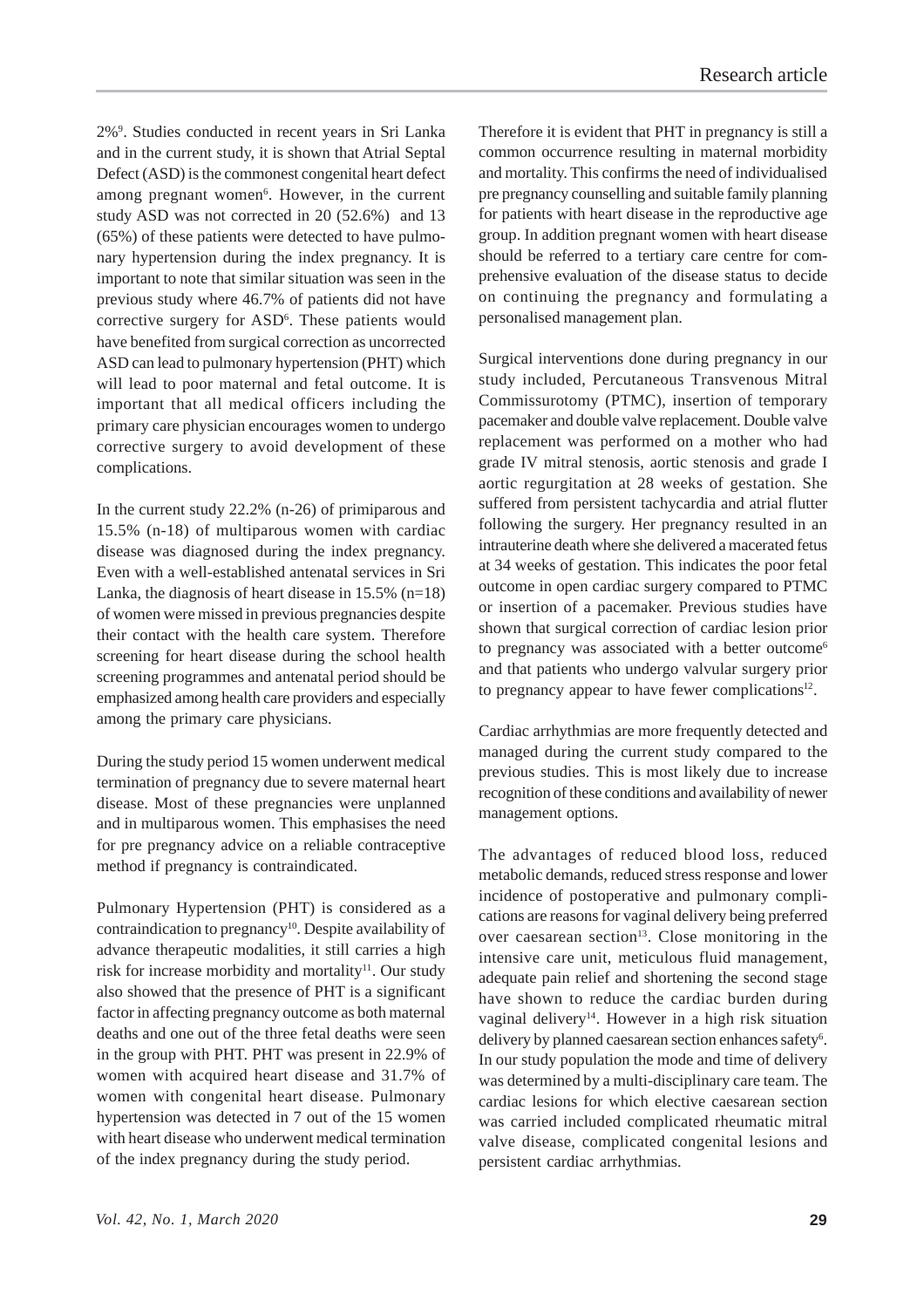Heart failure increases the morbidity and mortality of pregnant women with heart disease<sup>15</sup>. Congestive heart failure may develop in the first 24-72 hours after delivery16. Therefore prevention, prompt detection and proper management play a significant role in reducing the morbidity and mortality associated with cardiac failure. Close monitoring; optimum management of complications and emergencies during labour and immediate postpartum period with multidisciplinary team input can significantly reduce morbidity and mortality from cardiac disease complicating pregnancy. This can be achieved by providing intrapartum and postpartum care in an intensive care unit (ICU). In the current study, significant number of women received ICU care as a routine practice. It is important to manage patients with heart disease in setting with facilities for ICU care; preferably in a tertiary care hospital.

Women with heart disease who have a poor cardiac reserve may become symptomatic following delivery due to fluid shift and auto blood transfusion from placenta. Diuretics plays a key role in reducing these effects<sup>16</sup>.

Out of the 13 women who developed heart failure in the index pregnancy 8 had babies with low birth weight. A cohort study suggested a significant reduction in fetal growth rate with maternal heart disease which is associated with reduced birth weight and that the most significant predictors are the maternal cyanosis and reduced cardiac output<sup>17</sup>. Even though there were 3 intrauterine deaths, considering the other fetal parameters such as prematurity, birth weight, complications at birth and birth defects the overall fetal outcome has been satisfactory in the study population. There were 9 babies with murmurs out of which two were confirmed as having Atrial Septal Defect (ASD) and one as having ASD and Patent Ductus Arteriosus (PDA). All 3 babies who were detected to have congenital heart disease were born to mothers with acquired heart disease. Two babies also had non cardiac congenital defects (spinal dermal cleft sinus). Even though a previous prospective multicentre study stating that the risk of inheriting heart disease from mothers with congenital heart disease ranges between 4% and 8%18, the mothers with congenital heart disease did not have babies with diagnosed congenital heart disease in this study.

Contraception is an important part of the prepregnancy counselling and management plan of women with heart disease. This will help to reduce the number of unplanned pregnancies and terminations<sup>17,19</sup>. Furthermore providing contraception is a low cost strategy to reduce maternal mortality in Sri Lanka and other low income countries<sup>8</sup>. In our study all women with severe pulmonary hypertension underwent sterilization at the time of delivery. Our study revealed that contraception was arranged for 55.4% of mothers prior to discharge (Tubal ligation and resection, sub dermal implants, postpartum IUCDs) and the remaining were referred to field clinics for family planning services. However, it is our recommendation that all women with heart disease should have a plan for family planning at the time of discharge.

## **Acknowledgements**

We would like to thank the Director of the De Soysa Hospital for Women for allowing us and for making the necessary provisions for us to collect data from patient hospital records. We would also like to thank the dedicated staff at the hospital record room for their assistance in finding the hospital records. We would like to offer our special thanks to the doctors and nursing staff of the Professorial Unit, Intensive Care Unit and Theatre, De Soysa Maternity Hospital for their contribution in management and meticulous record keeping without which this study would not have been possible.

# **References**

- 1. Annual Report. Family Health Bureau, Ministry of Health; 2014 p. 42-50.
- 2. Cardiac disease and pregnancy [Internet]. Royal College of Obstetricians and Gynaecologists; 2017 [Accessed 30th April 2020. Available from: https:/ /www.rcog.org.uk/globalassets/documents/ guidelines/goodpractice13cardiacdiseaseand pregnancy.pdf
- 3. Knight M, Bunch K, Tuffnell D, Shakespeare J, Kotnis R, Kenyon S, Kurinczuk JJ (Eds.) on behalf of MBRRACE-UK. Saving Lives, Improving Mothers' Care – Lessons learned to inform maternity care from the UK and Ireland Confidential Enquiries into Maternal Deaths and Morbidity 2015- 17. Oxford: National Perinatal Epidemiology Unit, University of Oxford 2019.